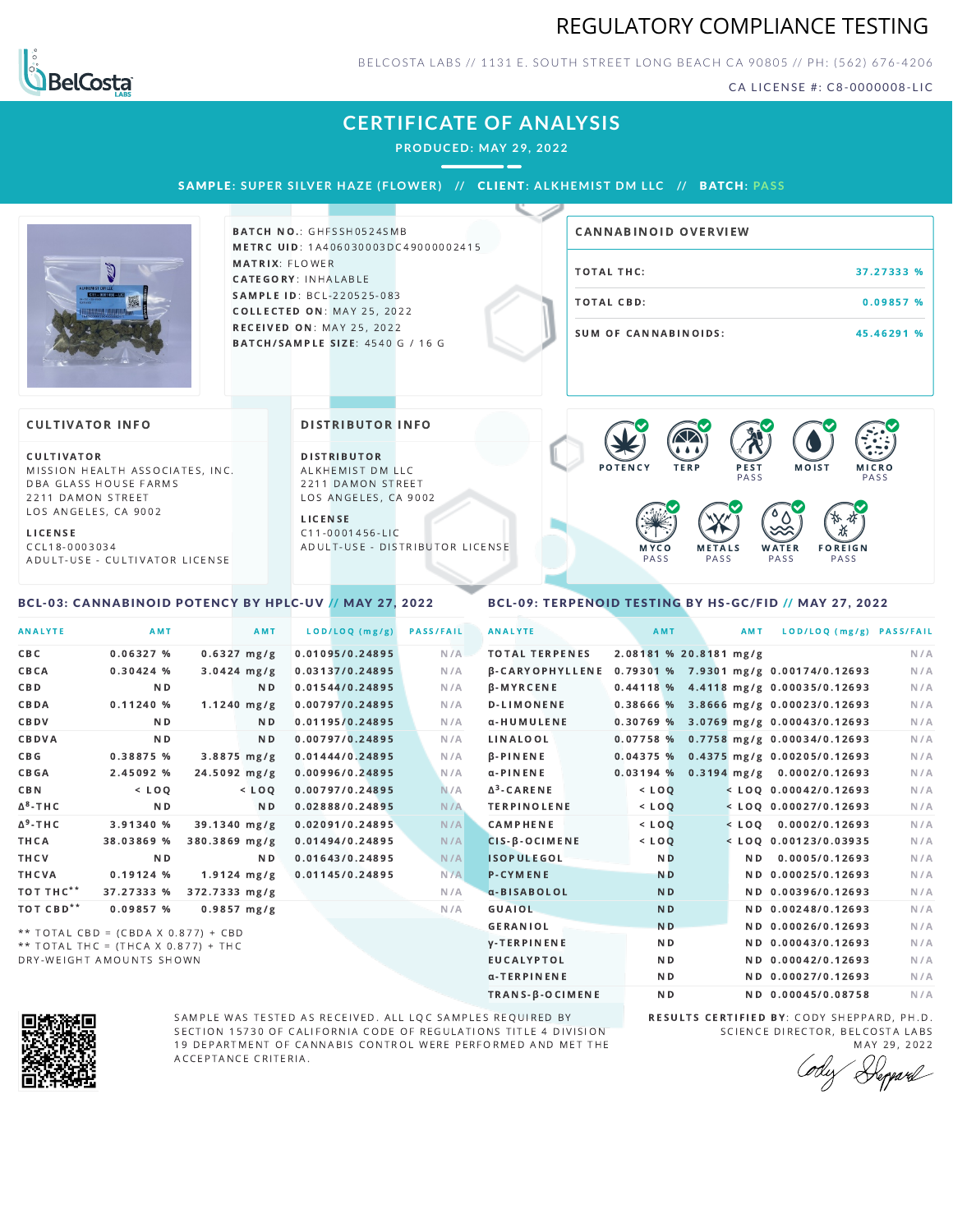# REGULATORY COMPLIANCE TESTING

#### <span id="page-1-0"></span>BCL-13: PESTICIDE TESTING BY GC/MS // MAY 27, 2022

| <b>ANALYTE</b>         | LIMIT         | $AMT(\mu g/g)$ | LOD/LOQ (µg/g)  | <b>PASS/FAIL</b> |
|------------------------|---------------|----------------|-----------------|------------------|
| <b>CAPTAN</b>          | $0.7 \mu g/g$ | ND.            | 0.03127/0.09471 | <b>PASS</b>      |
| CHLORDANE              | Any amt       | ND.            |                 | <b>PASS</b>      |
| <b>CHLORDANE CIS</b>   |               | ND.            | 0.01106/0.03353 | N/A              |
| <b>CHLORDANE TRANS</b> |               | N <sub>D</sub> | 0.01058/0.03199 | N/A              |
| <b>CHLORFENAPYR</b>    | Any amt       | N D            | 0.02384/0.07218 | <b>PASS</b>      |

| <b>ANALYTE</b>                      | LIMIT         | $AMT(\mu g/g)$ | LOD/LOQ (µg/g)  | <b>PASS/FAIL</b> |
|-------------------------------------|---------------|----------------|-----------------|------------------|
| <b>CHLORPYRIFOS</b>                 | Any amt       | N D            | 0.01112/0.03377 | <b>PASS</b>      |
| <b>DICHLORVOS</b>                   | Any amt       | N D.           | 0.01171/0.03549 | PASS             |
| <b>METHYL PARATHION</b>             | Any amt       | ND.            | 0.01344/0.04073 | <b>PASS</b>      |
| PENTACHLORONI-<br><b>TROBENZENE</b> | $0.1 \mu g/g$ | ND.            | 0.01397/0.04239 | <b>PASS</b>      |
|                                     |               |                |                 |                  |

### BCL-05: RESIDUAL PESTICIDE ANALYSIS BY LC-MS/MS ESI // MAY 27, 2022

| <b>ANALYTE</b>         |               | LIMIT $AMT(\mu g/g)$ | LOD/LOQ (µg/g) | <b>PASS/FAIL</b> | <b>ANALYTE</b>                | LIMIT AMT (µg/g) |     | LOD/LOQ (µg/g) PASS/FAIL |      |
|------------------------|---------------|----------------------|----------------|------------------|-------------------------------|------------------|-----|--------------------------|------|
| <b>ABAMECTIN</b>       | $0.1 \mu g/g$ | N D                  | 0.01153/0.04   | PASS             | <b>METALAXYL</b>              | $2 \mu g/g$      | N D | 0.00503/0.02             | PASS |
| <b>ACEPHATE</b>        | $0.1 \mu g/g$ | N D                  | 0.00368/0.02   | <b>PASS</b>      | <b>METHIOCARB</b>             | Any amt          | N D | 0.00503/0.02             | PASS |
| ACEQUINOCYL            | $0.1 \mu g/g$ | N D                  | 0.00417/0.02   | <b>PASS</b>      | METHOMYL                      | $1 \mu g/g$      | N D | 0.00494/0.02             | PASS |
| <b>ACETAMIPRID</b>     | $0.1 \mu g/g$ | N D                  | 0.00464/0.02   | PASS             | <b>MEVINPHOS</b>              | Any amt          | N D |                          | PASS |
| ALDICARB               | Any amt       | N D                  | 0.01109/0.04   | PASS             | <b>MEVINPHOSI</b>             |                  | N D | 0.00163/0.0084           | N/A  |
| <b>AZOXYSTROBIN</b>    | $0.1 \mu g/g$ | N D                  | 0.00639/0.02   | PASS             | <b>MEVINPHOS II</b>           |                  | N D | 0.00542/0.0316           | N/A  |
| <b>BIFENAZATE</b>      | $0.1 \mu g/g$ | N D                  | 0.00355/0.02   | PASS             | <b>MYCLOBUTANIL</b>           | $0.1 \mu g/g$    | N D | 0.00867/0.04             | PASS |
| <b>BIFENTHRIN</b>      | $3 \mu g/g$   | N D                  | 0.00473/0.04   | PASS             | <b>NALED</b>                  | $0.1 \mu g/g$    | N D | 0.00328/0.02             | PASS |
| <b>BOSCALID</b>        | $0.1 \mu g/g$ | N D                  | 0.00494/0.02   | PASS             | OXAMYL                        | $0.5 \mu g/g$    | N D | 0.00455/0.02             | PASS |
| <b>CARBARYL</b>        | $0.5 \mu g/g$ | N D                  | 0.00295/0.02   | PASS             | <b>PACLOBUTRAZOL</b>          | Any amt          | N D | 0.00714/0.04             | PASS |
| CARBOFURAN             | Any amt       | N D                  | 0.00613/0.02   | PASS             | <b>PERMETHRIN</b>             | $0.5 \, \mu g/g$ | N D |                          | PASS |
| CHLORANTRANIL-         | $10 \mu g/g$  | N D                  | 0.00697/0.04   | PASS             | PERMETHRIN CIS                |                  | N D | 0.00237/0.0082           | N/A  |
| <b>IPROLE</b>          |               |                      |                |                  | PERMETHRIN TRANS              |                  |     | ND 0.00245/0.0118        | N/A  |
| <b>CLOFENTEZINE</b>    | $0.1 \mu g/g$ | N D                  | 0.0054/0.02    | PASS             | <b>PHOSMET</b>                | $0.1 \mu g/g$    | N D | 0.0043/0.02              | PASS |
| COUMAPHOS              | Any amt       | N D                  | 0.00215/0.02   | PASS             | PIPERONYLBUTO-                | $3 \mu g/g$      | N D | 0.00247/0.02             | PASS |
| <b>CYFLUTHRIN</b>      | $2 \mu g/g$   | N D                  | 0.05508/0.2    | <b>PASS</b>      | XIDE                          |                  |     |                          |      |
| <b>CYPERMETHRIN</b>    | 1 $\mu$ g/g   | N D                  | 0.00556/0.04   | PASS             | <b>PRALLETHRIN</b>            | $0.1 \mu g/g$    | N D | 0.00392/0.02             | PASS |
| <b>DAMINOZIDE</b>      | Any amt       | N D                  | 0.00227/0.04   | PASS             | PROPICONAZOLE                 | $0.1 \mu g/g$    | N D | 0.0024/0.02              | PASS |
| <b>DIAZINON</b>        | $0.1 \mu g/g$ | N D                  | 0.00487/0.02   | PASS             | PROPOXUR                      | Any amt          | N D | 0.00374/0.02             | PASS |
| <b>DIMETHOATE</b>      | Any amt       | N D                  | 0.00354/0.02   | PASS             | <b>PYRETHRINS</b>             | $0.5 \mu g/g$    | N D |                          | PASS |
| <b>DIMETHOMORPH</b>    | 2 µg/g        | N D                  |                | PASS             | <b>PYRETHRINS PYRETHRIN I</b> |                  | ND. | 0.00726/0.04             | N/A  |
| <b>DIMETHOMORPH I</b>  |               | N D                  | 0.00109/0.0078 | N/A              | PYRETHRINS PYRETHRIN II       |                  |     | ND 0.00754/0.02284       | N/A  |
| <b>DIMETHOMORPH II</b> |               | N D                  | 0.0015/0.0122  | N/A              | <b>PYRIDABEN</b>              | $0.1 \mu g/g$    | N D | 0.0034/0.02              | PASS |
| <b>ETHOPROPHOS</b>     | Any amt       | N D                  | 0.0041/0.02    | <b>PASS</b>      | <b>SPINETORAM</b>             | $0.1 \mu g/g$    | N D |                          | PASS |
| <b>ETOFENPROX</b>      | Any amt       | N D                  | 0.00274/0.02   | <b>PASS</b>      | <b>SPINETORAM J</b>           |                  | N D | 0.00329/0.016            | N/A  |
| ETOXAZOLE              | $0.1 \mu g/g$ | N D                  | 0.00385/0.02   | <b>PASS</b>      | <b>SPINETORAM L</b>           |                  | N D | 0.00157/0.016            | N/A  |
| <b>FENHEXAMID</b>      | $0.1 \mu g/g$ | N D                  | 0.01055/0.02   | PASS             | <b>SPINOSAD</b>               | $0.1 \mu g/g$    | N D |                          | PASS |
| <b>FENOXYCARB</b>      | Any amt       | N D                  | 0.00175/0.02   | <b>PASS</b>      | <b>SPINOSAD A</b>             |                  |     | ND 0.00205/0.01438       | N/A  |
| <b>FENPYROXIMATE</b>   | $0.1 \mu g/g$ | N D                  | 0.00481/0.02   | <b>PASS</b>      | SPINOSAD D                    |                  |     | ND 0.00104/0.00498       | N/A  |
| <b>FIPRONIL</b>        | Any amt       | N D                  | 0.00478/0.02   | PASS             | <b>SPIROMESIFEN</b>           | $0.1 \mu g/g$    | N D | 0.00944/0.04             | PASS |
| <b>FLONICAMID</b>      | $0.1 \mu g/g$ | N D                  | 0.00398/0.02   | PASS             | <b>SPIROTETRAMAT</b>          | $0.1 \mu g/g$    | N D | 0.00208/0.02             | PASS |
| FLUDIOXONIL            | $0.1 \mu g/g$ | N D                  | 0.01369/0.04   | PASS             | <b>SPIROXAMINE</b>            | Any amt          | N D | 0.00344/0.02             | PASS |
| <b>HEXYTHIAZOX</b>     | $0.1 \mu g/g$ | N D                  | 0.00297/0.02   | PASS             | <b>TEBUCONAZOLE</b>           | $0.1 \mu g/g$    | N D | 0.00816/0.04             | PASS |
| <b>IMAZALIL</b>        | Any amt       | N D                  | 0.0056/0.02    | PASS             | <b>THIACLOPRID</b>            | Any amt          | N D | 0.0039/0.02              | PASS |
| <b>IMIDACLOPRID</b>    | $5 \mu g/g$   | N D                  | 0.00645/0.02   | PASS             | <b>THIAMETHOXAM</b>           | $5 \mu g/g$      | N D | 0.00358/0.02             | PASS |
| KRESOXIM-<br>METHYL    | $0.1 \mu g/g$ | N D                  | 0.00339/0.02   | PASS             | TRIFLOXYSTROB-<br>ΙN          | 0.1 µg/g         | N D | 0.00421/0.02             | PASS |